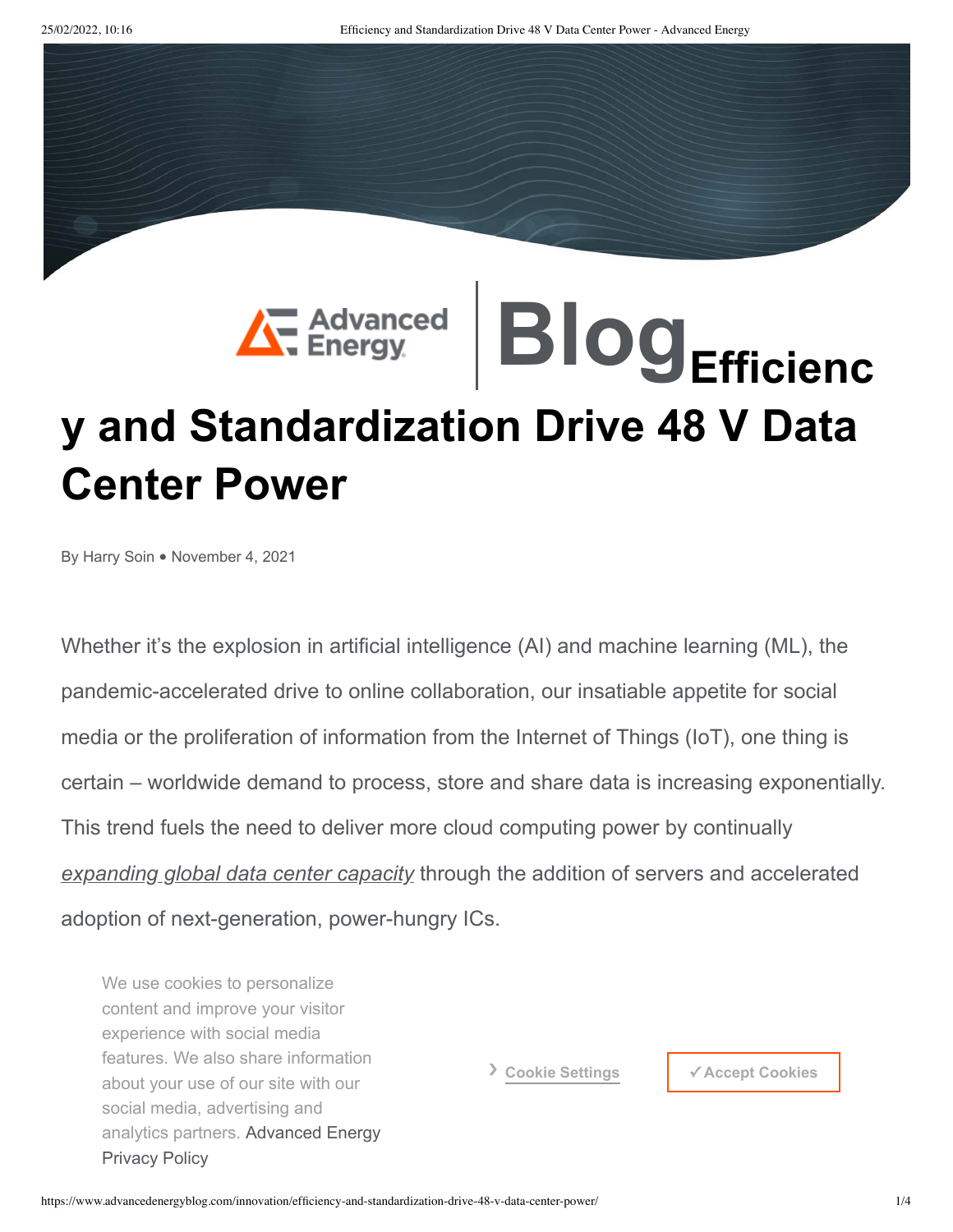25/02/2022, 10:16 Efficiency and Standardization Drive 48 V Data Center Power - Advanced Energy



From the data center operator's point-of-view, these issues present two fundamental challenges. Firstly, as capital investments range from hundreds of millions to billions of dollars, they must focus on keeping costs as low as

possible. Secondly, with data centers already accounting for at least *3% of worldwide electricity use*[, they are under intense pressure to drive up processing capacity withou](https://www.datacenterdynamics.com/en/whitepapers/data-centers-environment-2021-report-state-green-data-center/)t significantly increasing energy consumption.

Combined, these two factors drive demand to dramatically improve efficiency and to standardize data center equipment – trends that are converging to propel forward the transition from conventional 12 V power supplies to 48 V architectures.

Growing adoption of AI and ML applications is driving demand for next-generation processors such as Intel's Sky Lake with power requirements up to 450 W, AMD's Milan (up to 300 W), Nvidia's A100 GPUs (up to 400 W) and other custom designed, highpower xPUs, FPGAs and ASICs. These power-hungry processors are one reason that average data center power-per-rack is expected to rise from the current 10-15 kW to between 20-40 kW. By increasing rack voltages from 12 V to 48 V, the current draw for the same power level is reduced by  $4X$ . This translates to 16x lower  $1^2R$  distribution

losses. features. We also share information and 48 V architectures and 48 V power and 48 V power and 48 V power and 48 V power and 48 V power and 48 V power and 48 V power and 48 V power and 48 V power and 48 V power and 48 V powe schemes. social media, advertising and We use cookies to personalize content and improve your visitor experience with social media about your use of our site with our analytics partners. [Advanced](https://www.advanced-energy.com/en/privacy.html) Energy Privacy Policy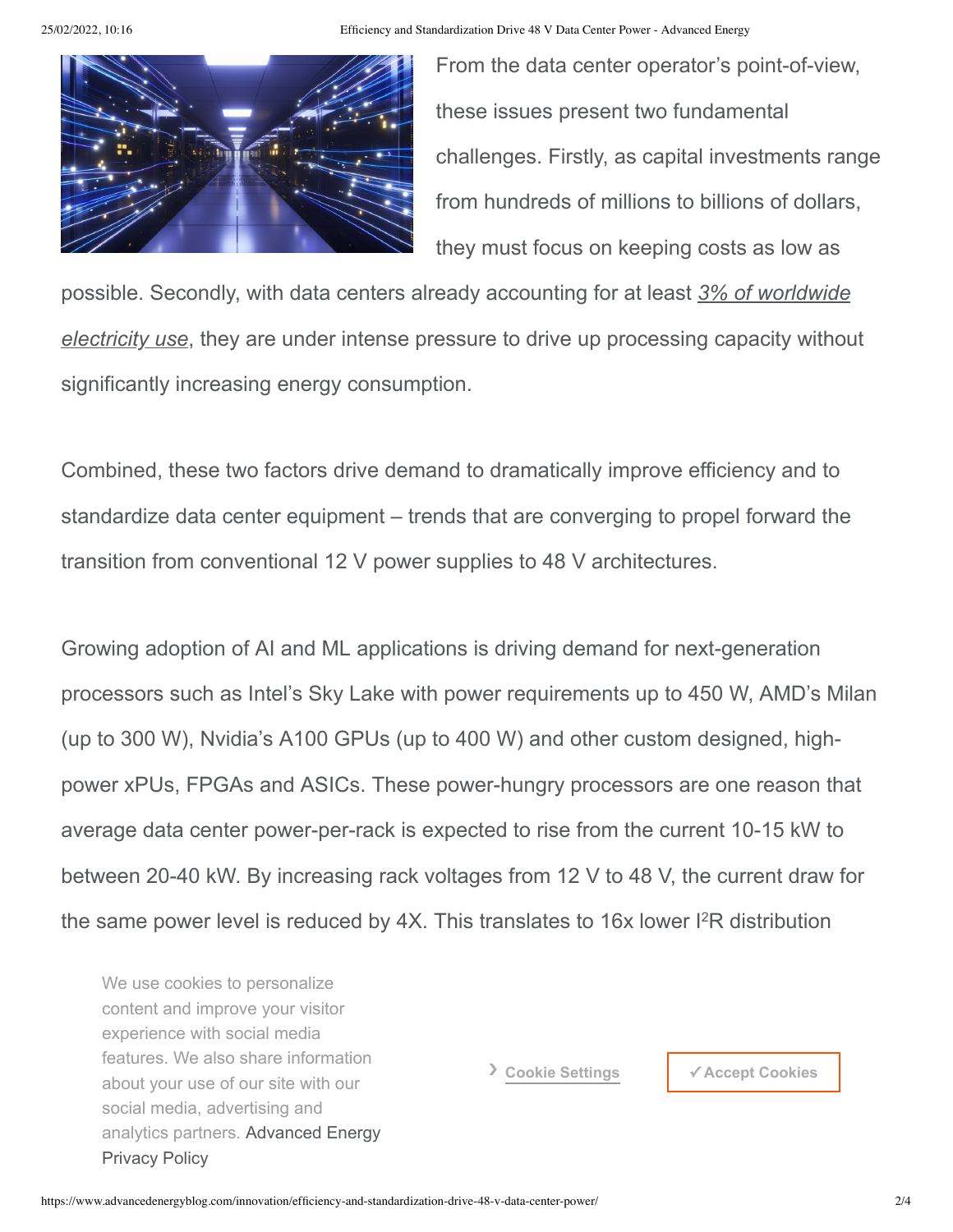| Load       | 12V 3kW PSU | 48V 4kW PSU | <b>Efficiency</b><br><b>Improvement</b> |
|------------|-------------|-------------|-----------------------------------------|
| 100%       | 94%         | 96.3%       | 2.3%                                    |
| 50%        | 96.5%       | 98.1%       | 1.6%                                    |
| <b>20%</b> | 95.5%       | 97.3%       | 1.8%                                    |
| 10%        | 93.5%       | 95.1%       | 1.6%                                    |

Because such efficiency improvements equate to better thermal performance and reduced cooling requirements, the size of power bus bars can be reduced, minimizing overall data center power use. This translates directly into cost savings and emission reductions.

Take, for example, a data center with overall power use of 10 MW where servers consume 50% of that energy and power usage effectiveness (PUE) is 1.6. An increase in efficiency of 2% equates to a 1.6% decrease in electricity use representing an annual saving of 1.4 million kWh (or nearly \$100,000 assuming energy pricing of \$0.07 per kWh) and a reduction in  $CO<sub>2</sub>$  emissions by more than 21 million pounds.

At the same time, initiatives such as *[Open Compute Project's 'Open Rack'](https://www.opencompute.org/wiki/Open_Rack/SpecsAndDesigns)* are creating a

new open standard for server rack design that helps to achieve experiment cost efficiency experiment cost effi<br>In the server rack design that helps to achieve experiment cost efficiency achieve experiment cost efficiency content and improve your visitor. Suppliers and the suppliers of the suppliers of the suppliers of the suppliers of the suppliers. Suppliers are supplied to the suppliers. Suppliers and improve your visitor standardization and internation are designed to lower total cost of our cost of our cost of our cost of our cost of our cost of our cost of our cost of our cost of our cost of our cost of our cost of our cost of our cost o about your dool of our one winning.<br>social media, advertising and analytics partners. Advanced Energy We use cookies to personalize experience with social media about your use of our site with our Privacy Policy